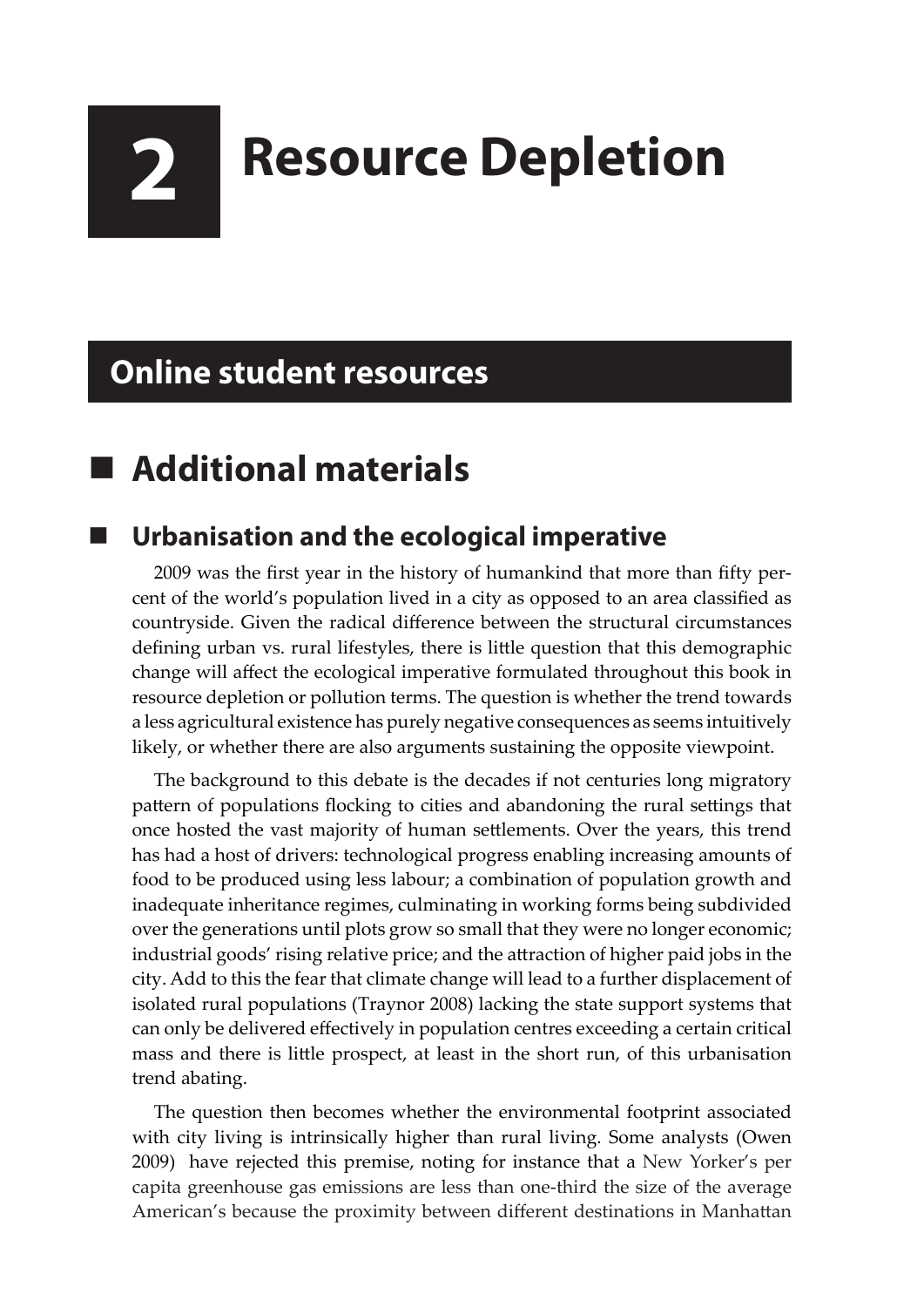reduces overall travel needs (and because the city's higher income levels means that residents can afford energy efficiency devises). Yet a number of indicators do in fact indicate that urbanisation has a heavy footprint, starting with the phenomenon of urban sprawl that extends the periphery of many municipal regions to eat into surrounding farmlands. A prime example is China, where the need to lodge the millions of ex-farmers looking for industrial work has led millions of acres of formerly arable land being paved over – and to increased demand for energy and natural resources to operate the kind of transportation and general services that constitute an urban fabric (Devan et al 2008). According to some estimates, energy demand by municipalities in China – expected to add a total of 325 million city dwellers by 2025 – will double total national energy demand and increase the demand for water by 70 to 100 percent.

A second consideration is that urban incomes are on average significantly higher than their rural equivalent, leading as often as not to a greater consumption of resources. Otherwise, with respect to the ecological imperative's pollution aspect, "Because of effects of traffic congestion, concentration of industry, and inadquate waste disposal systems, environmental contamination is generally higher in cities than in countryside and often in excess of local government's ability to assimilate waste" (Bloom and Khanna 2007). One shocking estimate is that as much as 10 percent of total land area in American cities is devoted nowadays to car parks, spaces that cause major environment damage due to the runoff of heavy metals, pesticides, bacteria and industrial pollution and because they encourage further urban sprawl, create heat islands and reduce biodiversity (Harris 2009). A few efforts are being made to ameliorate the situation by using permeable surfacing and ozone-absorbing trees but this is treating symptoms rather the disease. With few exceptions, city life has become the frontline of the battle for sustainability today. It is therefore here that some of the most significant ecological remedies must be tried.

Many of the solutions that governments and companies are developing to overcome urbanisation's green dilemma can be categorised along the sectorial lines formulated in the book's Chapter 9. A prime example is transportation, with the intensive consumption of greenhouse gas-emitting fuels by urban commuters being a leading contributor to global warming. One of the main areas of focus in this area is the general effort to get people out of passenger vehicles (via congestion charges, road tax measures or parking restrictions, etc.) and into public transportation modes whose environmental footprint per kilometre travelled is infinitely smaller than private modes. To achieve this, municipalities everywhere have been working to make their mass transit systems more attractive both financially (by subsidising fares) and physically (through friendlier and safer travelling conditions). They have also been trying to make them more convenient, largely through the coordination of intermodal hubs that facilitate passenger transfers between different urban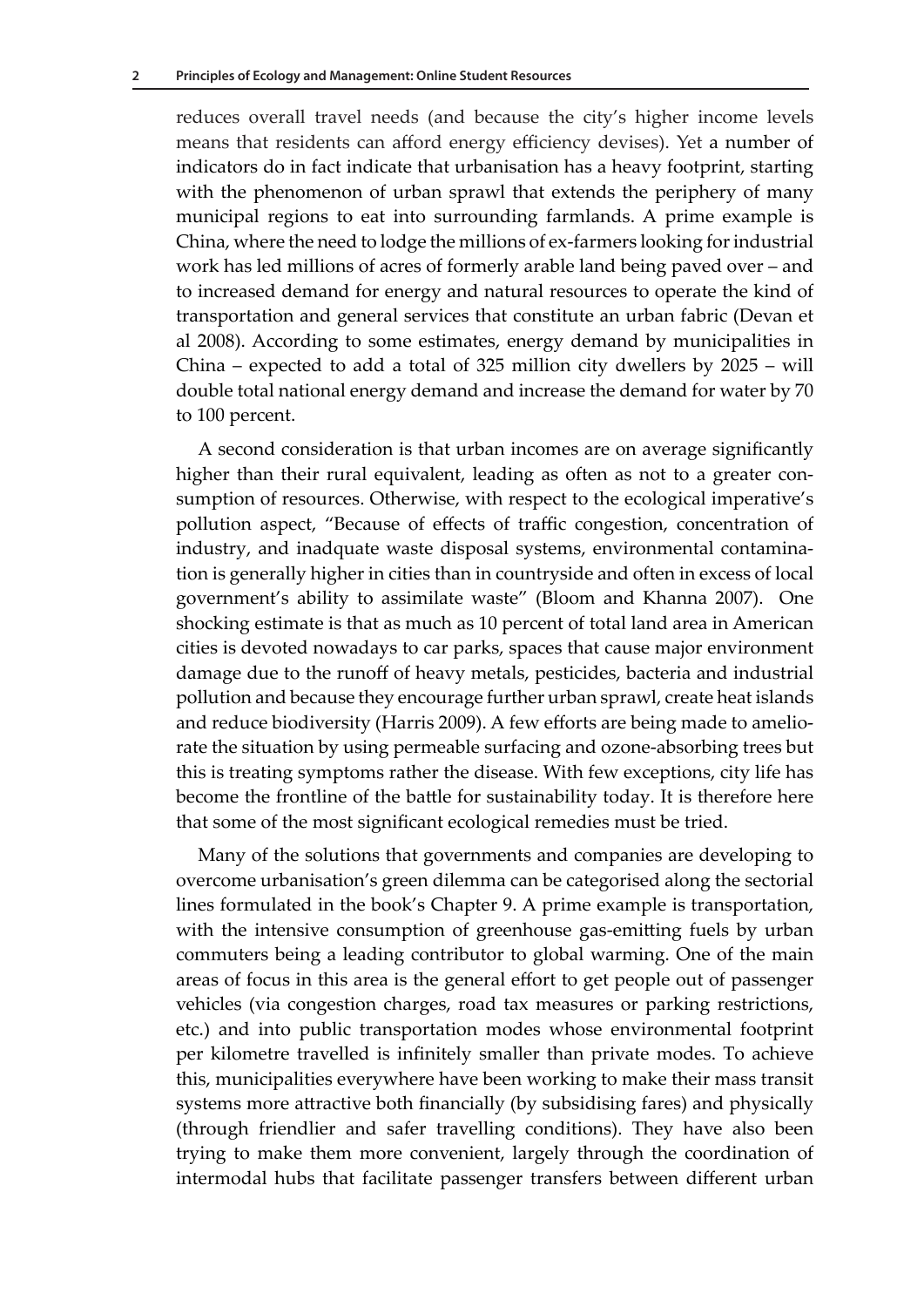and suburban systems. Most if not all of the world's major cities feature signature programmes in this area. Some - often emerging economy cities such as Bangkok or New Delhi lacking a mass transit network – involve 'big-bang civil engineering projects' (Sloman 2006). Other simply nudge people into 'demotorisation' by making greener alternatives seem more tempting. This can revolve around the creation of fast routes allowing extra large buses to whisk commuters quickly to their destination (an approach pursued in a number of South American cities) or else something as simple as the extension of bicycle hire schemes. There are similar efforts aimed at reducing existing systems' footprint, exemplified by the many cities worldwide that are trying to organise bus fleets that emit little or zero carbon.

Where possible, urban planners have also been working at a more structural level to design spaces in such a way that less energy needs to be consumed in the first place. Firstly, there is a well-established policy nowadays of reclaiming former industrial spaces located within a city's confines to avoid expansion along its periphery (Guevarra 2008). Such brownfield 'urban infill' intensifies the use of existing traffic infrastructure and reduces the overall distances that people or companies must travel. Secondly, there is the creation of holistic neighbourhoods where residential, commercial and leisure facilities are situated in close proximity to one another, with famous examples including the Roppogi district in Tokyo and above all Vauban near Freiburg in Southwest Germany. Note that this organisation contrasts directly with the district specialisation that is one consequence of centuries during which urban land use has been dictated by zonal price differentials to the detriment of any other consideration. To some extent, what is happening here is that actors in the city are deciding that adherence to sustainability takes priority over purely finanical determinants of land use.

The same can be said about the evolving relationship between cities and the surrounding areas that provide them with the raw materials they consume. Whereas cities have traditionally relied heavily on their 'hinterland', the idea now is that they should become more self-sufficient. On one hand, there have been noted efforts in recent years to get cities to produce more of the energy that they consume through the implementation of small-scale renewable energy projects. Similarly, a great deal of work has been done to modify cityscapes and buildings using trees and other fauna together with rainwater harvesting and other green construction techniques (see Chapter 9) that reduce the need for building materials or water resources. Above all, there is the growing trend towards urban farming or at least towards having an urban society source a greater percentage of foodstuffs from its immediate vicinity. This is the logic underlying the famous Green Belt surrounding London, which despite developers' best efforts to erect out-of-town shopping centres – a particularly unsustainable form of urban living - has been more or less protected from non-agricultural encroachment for more than a century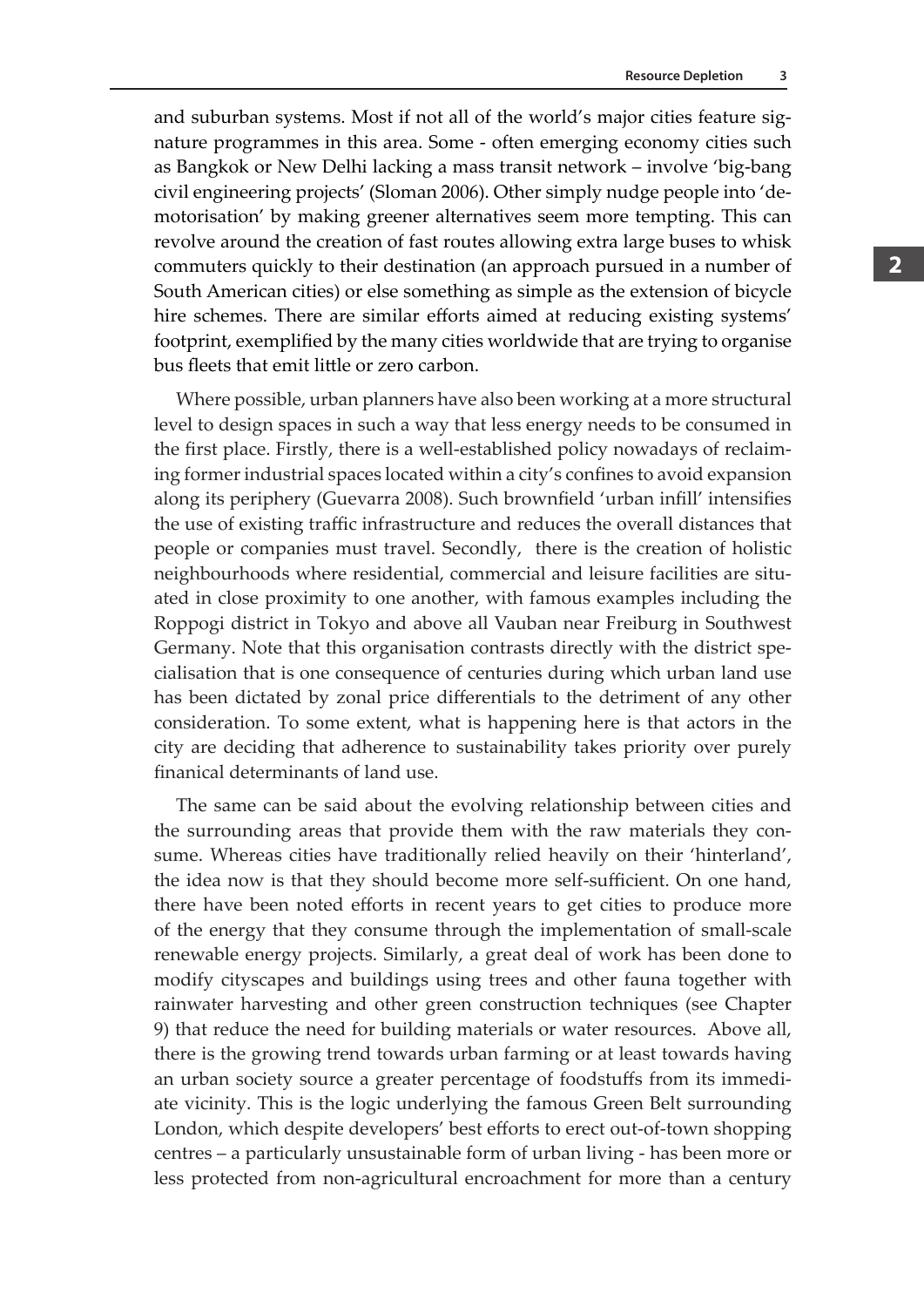now. At the same time, in mega-cities lacking similar legal protections (often located in the developing world but also in countries such as the United States where planning restrictions tend to be comparatively lax) , it is financially tempting to build new developments precisely on the outskirts of a town since land is cheaper here. This reduces the amount of farmland being tilled in proximity to urban consumers, a real problem if areas beyond this zone are not particularly fertile. For instance, Cairo's expansion into the best Nile farmlands means that Egypt must now replace this natural resource by irrigating less fertile deserts. It is one thing to advocate sustainable cities but quite another to actually implement them.

Hence the growing sense that cities (or more precisely, municipal regions) will only be able to face up to the ecological imperative if efforts are also made to raise citizens' consciousness to the extent that they modify their conceptions of self-interest to incorporate notions of sustainability and group interest. This is the idea underlying the rise of the 'Transition Town' movement where citizens are expected to get together regularly to train one another in reducing their environmental footprint (Keegan 2010). The idea here is that cities become sustainable when enough residents adopt micro-behaviours that promote localism and recycling. Leading examples include towns such as Montpelier in the US state of Vermont where there has been great emphasis on renewable energy sources and 'permaculture' food systems requiring little oil or electricity. The fundamental philosophy here or in other Transition Towns (like a famously active body operating in Belsize Park, London) is that communities imbued with a sense of cohesion will be more apt to devise lifestyle solutions enabling them to show 'resilience' in the face of resource depletion and other environmental problems. In this view, urban sustainbility is as much a question of attitude as action.

- Bloom, D., and Khanna, T. (September 2007), 'The Urban Revolution', *IMF Finance & Development*, p. 9
- Devan, J., Negri, S. And Woetzel, J. (July 2008), Meeting the challenges of China's growing cities, available at www.mckinseyquarterly.com/, accessed 1 October 2010
- Guevarra, L. (1 September 2008), Greening Distribution with Industrial Infills, available at www.greenbiz.com/, accessed 1 October 2010
- Harris, M. (19 November 2009), 'The cleaner alternatives to America's asphalt jungle', *Technology Guardian*, p. 6
- Keegan, F. (20 October 2010), All Together Now: Transition Towns Rise in the U.S., available at http://smartercities.nrdc.org/, accessed 25 October 2010
- Owen, D. (2009), *Green Metropolis: Why Living Smaller, Living Closer, and Driving Less are the Keys to Sustainability*, Riverhead Hardcover
- Sloman, L. (2006), *Car Sick: Solutions for Our Car-addicted Culture*, Green Books
- Traynor, I. (10 March 2008), 'EU told to prepare for flood of climate change migrants', *The Guardian*, p. 6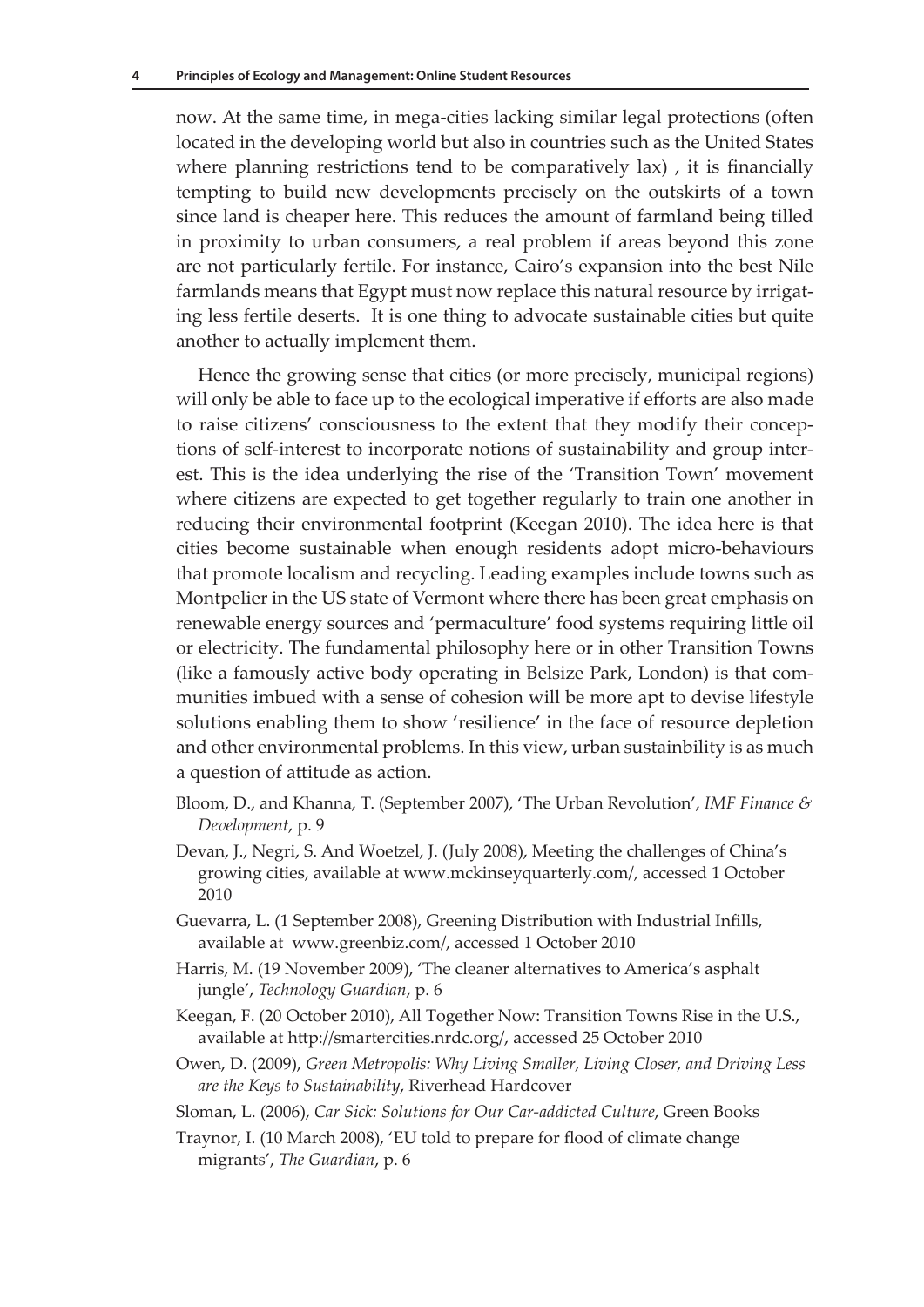### **Biomass**

A concise source of information on the science underlying this particular source of natural energy is the Biomass Energy Centre (BEC), part of the research wing of the UK Forestry Commission. The website developed by this body (www.biomassenergycentre.org.uk) offers a systematic illustration of how fuel category originates and is processed and used, starting with a chemical definition of biomass as a carbon-based "mixture of organic molecules containing hydrogen, usually including atoms of oxygen, often nitrogen and also small quantities of other atoms, including alkali, alkaline earth and heavy metals". In more functional terms and as indicated in Chapter 1, "The carbon used to construct biomass is absorbed from the atmosphere as carbon dioxide  $(CO<sub>2</sub>)$  by plant life, using energy from the sun". In turn, when plant materials come to the end of their useful life, decomposition often leads to carbon being returned to the atmosphere, mainly in the shape of carbon dioxide  $(CO_2)$  but also as methane  $(CH_4)$ . This so-called carbon cycle has always been the key feature of life on Earth.

At one level, the only difference between conventional fossil fuels and biomass is the time scale over which they develop. Fossil fuels are little more than biomass that has accumulated underground over eons under specific conditions lending themselves to the energy content being trapped. This is the concept of 'ancient sunlight' that is also explored in Chapter 1. Note that fossil fuels' energy density is generally much more concentrated than simple biomass, due in part to the moisture levels. This explains the general preference for fossil fuels. The problem is that their global dispersion is very uneven. Above all, modern economies consume them much more quickly than they are being constituted through their millennial trapped decomposition processes. The end result is that these pools of concentrated energy are being depleted. Conversely, there is growing focus on the possibilities afforded by recently produced biomass that – if only because it exists above ground – is easier to monitor and above all to access.

The BEC website divides biomass materials into five categories whose desirability as an energy source depends on a host of factors, first and foremost being their value in their original form compared with the amount of energy they might generate in biomass or biofuel form. The five basic categories are:

- **"Virgin wood**, from forestry, arboricultural activities or from wood processing
- **Energy crops**: high yield crops grown specifically for energy applications
- **Agricultural residues**: residues from agriculture harvesting or processing
- **Food waste**, from food and drink manufacture, preparation and processing, and post-consumer waste
- **Industrial waste and co-products** from manufacturing and industrial processes".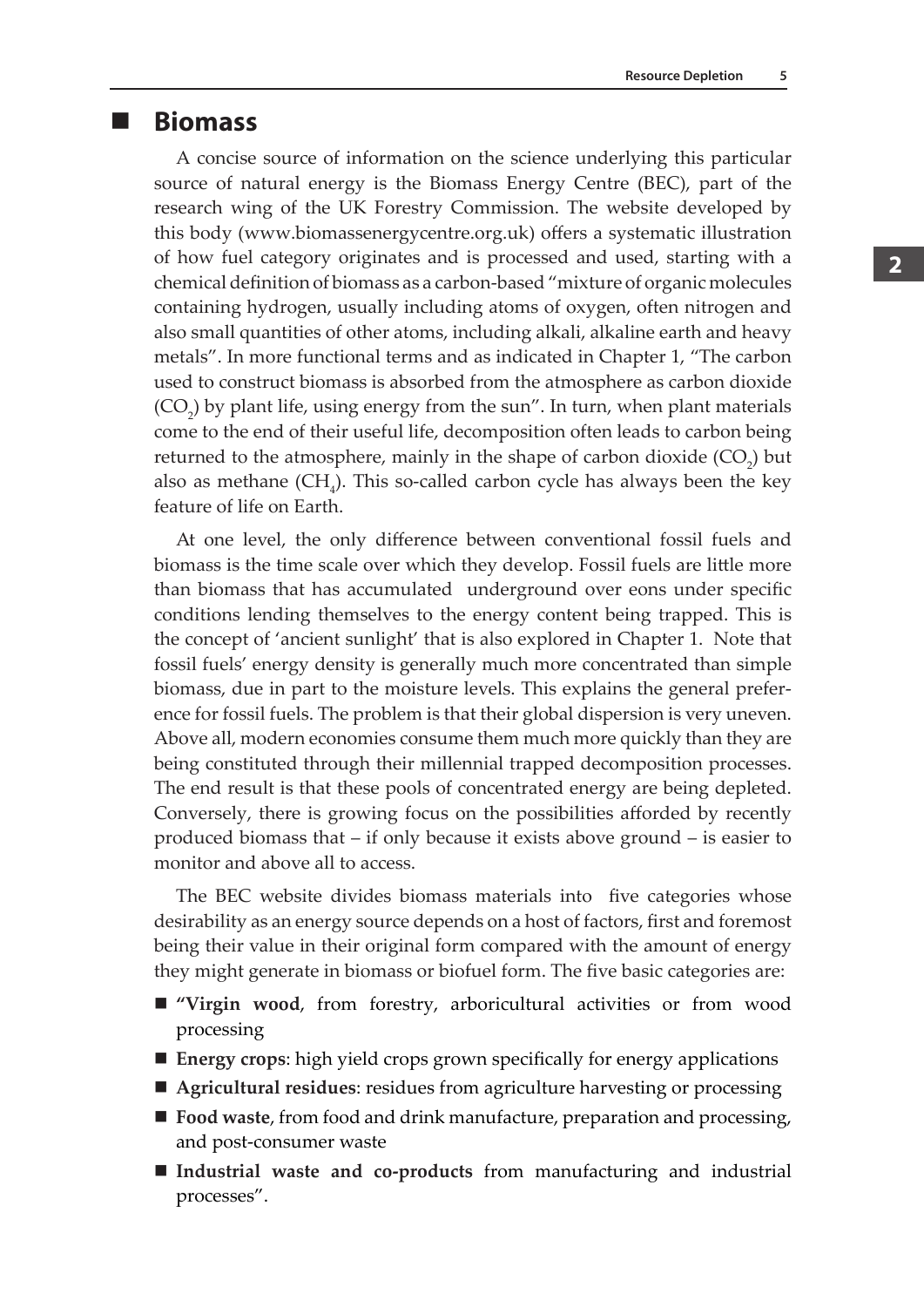Each kind of biomass is converted to a useful and convenient energy application using a variety of technologies. Timber, for instance, will often have to dried or cleaned before being burned as woodchips in biomass boilers or other heating processes. As Chapter 9 states, a growing number of agricultural crops are grown nowadays specifically for use as ethanol-based "biofuels". This can involve a whole range of short rotation vegetables, leading to concerns about the growing tendency to dig up heretofore untilled farmlands to find space to plant the new energy crops, an action that releases dormant carbon while diminishing the overall space left to grow food crops. For this reason, agricultural residues (and composted 'food waste) can be viewed as more environmentally-friendly sources of biofuels, since both are based on reducing waste and not on expanding current cultivation areas (thus using more fertiliser, etc.). The same applies to the organic waste byproducts of certain industrial activities.

Despite concern about the diversion of crops to biofuels at a time of global food shortages, many governments have developed policies encouraging the use of biomass as an energy source, if only because of concerns about the rate at which fossil fuels are depleting. In truth, many households in the world's poorer countries, particularly in Africa, South Asia and Southeast Asia, have never stopped relying on biomass as a primary energy source for basic uses such as cooking or heating – to the extent that biomass constitutes a defined category in International Energy Agency (IEA) statistics on global primary energy supplies. Figures for recent years (http://www.iea.org/textbase/nppdf/free/2010/ key\_stats\_2010.pdf) indicate, for instance, that "combustible renewables and waste" accounted for 10.6% of total global primary energy supplies in 1973 versus 10.0% in 2008. The slight fall, attributable to a greater use of fossil fuels by the world's poorer nations over this period of time, can be contrasted with the rise experienced in the older industrialised countries, where the category rose over the same period from 2.3% to 4.4% due to the proactive development of biomass-based energy. At the same time, it is worth noting that this source accounts for a much smaller percentage of the world's electricity generation, representing 0.6% only in 1973 and 2.8% in 2008, despite being included in the same category as geothermal, solar and wind energy. In other words, very little of the biomass currently being cultivated for energy purposes is being introduced into the pools of energy commonly used to sustain national electricity grids. Instead, the main applications are, as aforementioned, for direct combustion by poor households (with the ensuing local smog problems) and, in countries like Brazil, fuel for automobiles.

#### *Related websites:*

www.aebiom.org (European Biomass Association) www.biofuelswatch.com/ www.eubia.org/ (European Biomass Industry Association) www.guardian.co.uk/environment/biomass-and-bioenergy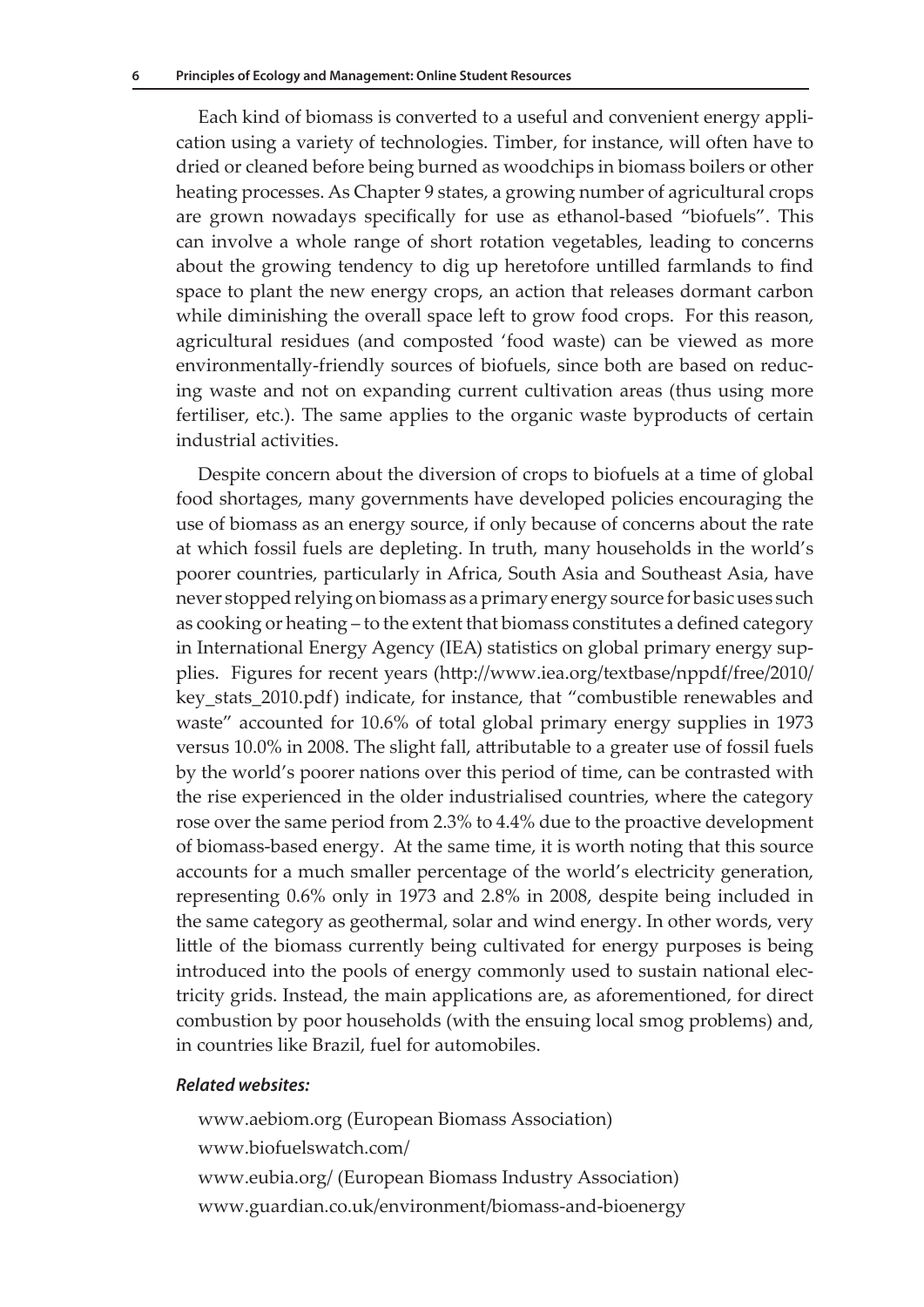### **Revision tips**

- $\blacksquare$  In the absence of a 'closed loop' production system that has been ecologically optimised so that companies' outputs become inputs used in subsequent manufacturing cycles, resource acquisition is the first step in any economic transformation activity.What counts is whether a company's competitive position allows it to access resources cheaply enough to transform them into sellable products at a profitable price. Relevant factors include whether it receives subsidies towards this end or can pass its own costs on to end users.
- In classical economics, where a company struggles to pass higher costs on to customers, this should motivate it to innovate, enhance inputs' productivity or adopt substitutes. The problem with most energy sources is a lack of substitutes. Fossile fuels (ancient sunlight) are being depleted faster than they accrue (Hubbert's concept of 'peak oil').
- Despite fuel efficiency/energy productivity improvements, the demand for energy is accelerating (up 10 percent by 2020) due to population growth, the expansion of certain energy-intensive economies, the relative inelasticity of consumption to price, "Jevon's paradox", inertia ("ostrich syndrome"), long lead times for substitute sources, etc.
- Global dispersion of traditional fuel sources aggravates distribution and explains localisation efforts including micro-generation. One issue is the proximity of main user sectors (industry, electricity, transportation) to sources.
- Oil is a key energy source (transportability, high energy density) but global reserves will be exhausted in ca. 50 years. Price should rise although they fell in 2008 due to the recession. Ironically, this diminished the motivation for conservation. Easy oil sources have already been mined and new sources are often risky or dirty.
- Gas remains popular but closely linked to oil (location and price) so it is also depleting rapidly. Coal is still the most abundant source (especially in China) but in the absence of carbon capture and storage technology it generates excessive CO2. Nuclear is cleaner in greenhouse gas terms but expensive. Moreover, radioactive waste retains a great potential for catastrophe.
- Other economic inputs include industrial mineral resources. Theoretically these can also be depleted but timescale is counted in centuries, in part due to recyclability. The crux is the ratio between costs of new and used minerals, recycling infrastructure, etc.
- Biological resources have always been a key economic input. Leading categories include water used as cooling agent and for dilution purposes and drinking; wood, used for heating and as a material; and terrestrial and oceanic foodstuffs. Question of the incentives to steward unclaimed 'public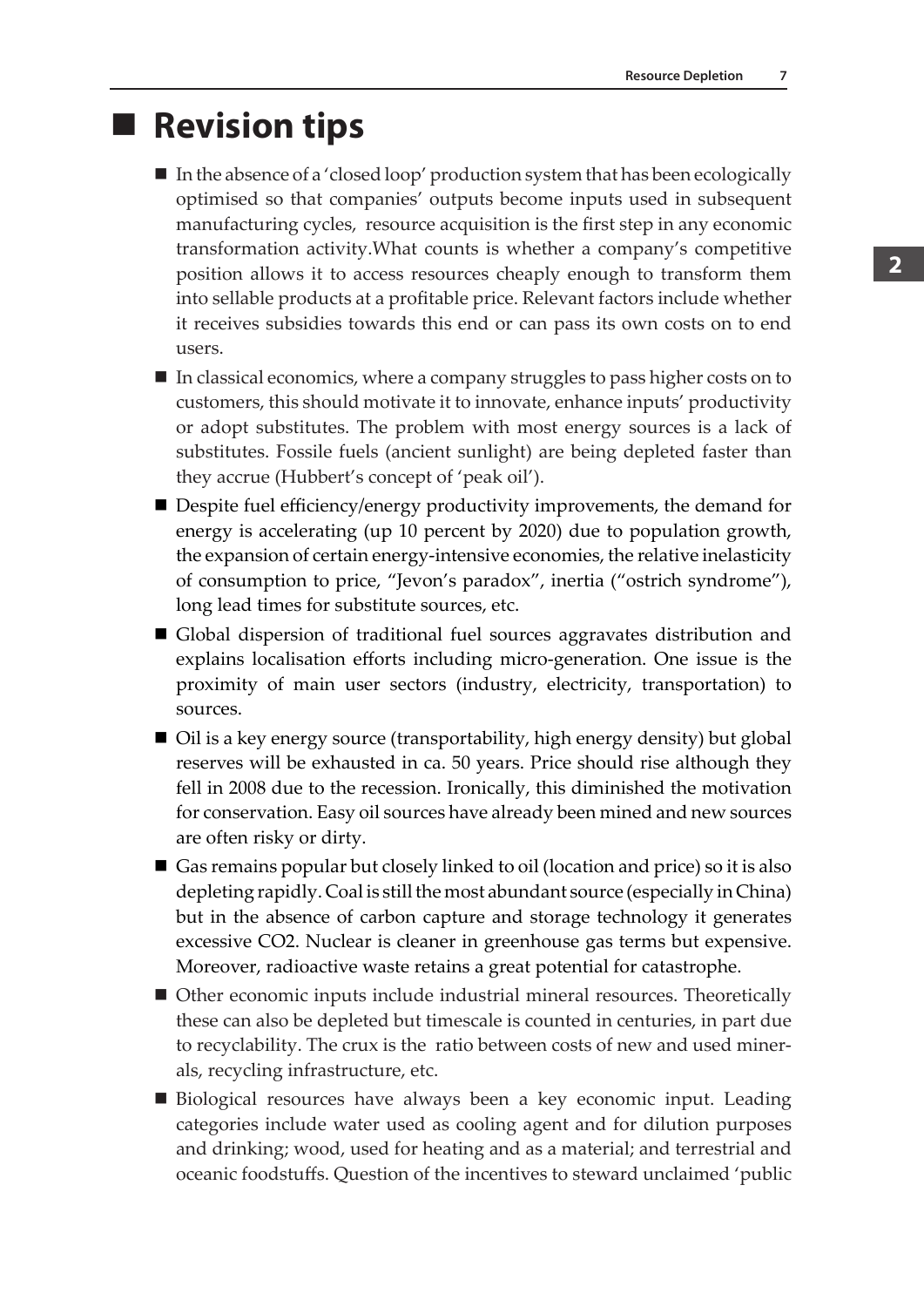goods' for future consumption or else whether value should be extracted immediately – and whether resources are being exploited more quickly than their natural regeneration rate.

# ■ Online case study: Where have all the **fish gone?**

A number of animal species have become extinct over the year due to overhunting by humans. Examples include passenger pigeons in the United States, Caribbean monk seals and several kinds of whales. Other species that were on the brink of extinction (Great Plains bison, primates in Africa) have only survived as a result of concerted campaigns to ensure their well-being. Now, after centuries of global over-exploitation of the seas, the question is whether the world's fishing stocks are destined to end up in the former category or the latter.

World literature is dominated by tales of times when fish were so abundant in seas or freshwater rivers that they were visible to the human eye and could be harvested without any difficulty. One consequence is that over the years, fish became a staple in many societies' diets – especially in recent decades, as knowledge of the health benefits spread. The combination of strong demand for this resource and perceptions of its inexhaustibility explain centuries of great investment in the relevant infrastructure (trawlers to capture and transport fish, facilities to prepare them for consumption, logistics to bring them to market). Of course, once so much capital and so many livelihoods are invested in an activity, downsizing it so that capacities match supply becomes economically, socially and politically difficult. Sectors tend to pursue their own growth logic, a dynamic that often neglects long-term sustainability considerations – specifically in this one case, the ecological imperative that fish species not be harvested beyond a threshold where their regeneration cycles are endangered.

Such concerns are particularly problematic with a resource such as maritime fish, found in ocean zones that (beyond internationally recognised coastal borders) do not belong to any national authority and therefore constitute a public good prone to the kind of over-exploitation that is often referred to as the 'tragedy of the commons' (see Chapter 4). It has historically been in each fishing crew's individual interest to harvest as many fish as possible yet the recurrence of such behaviour over time has had the effect of depleting most fish stocks to the point of extinction – an outcome that is clearly in the interest of neither the fishing industry nor its customers.

Evidence of the depletion of this once flourishing natural resource is ample and disturbing. After years of huge industrial trawlers sweeping through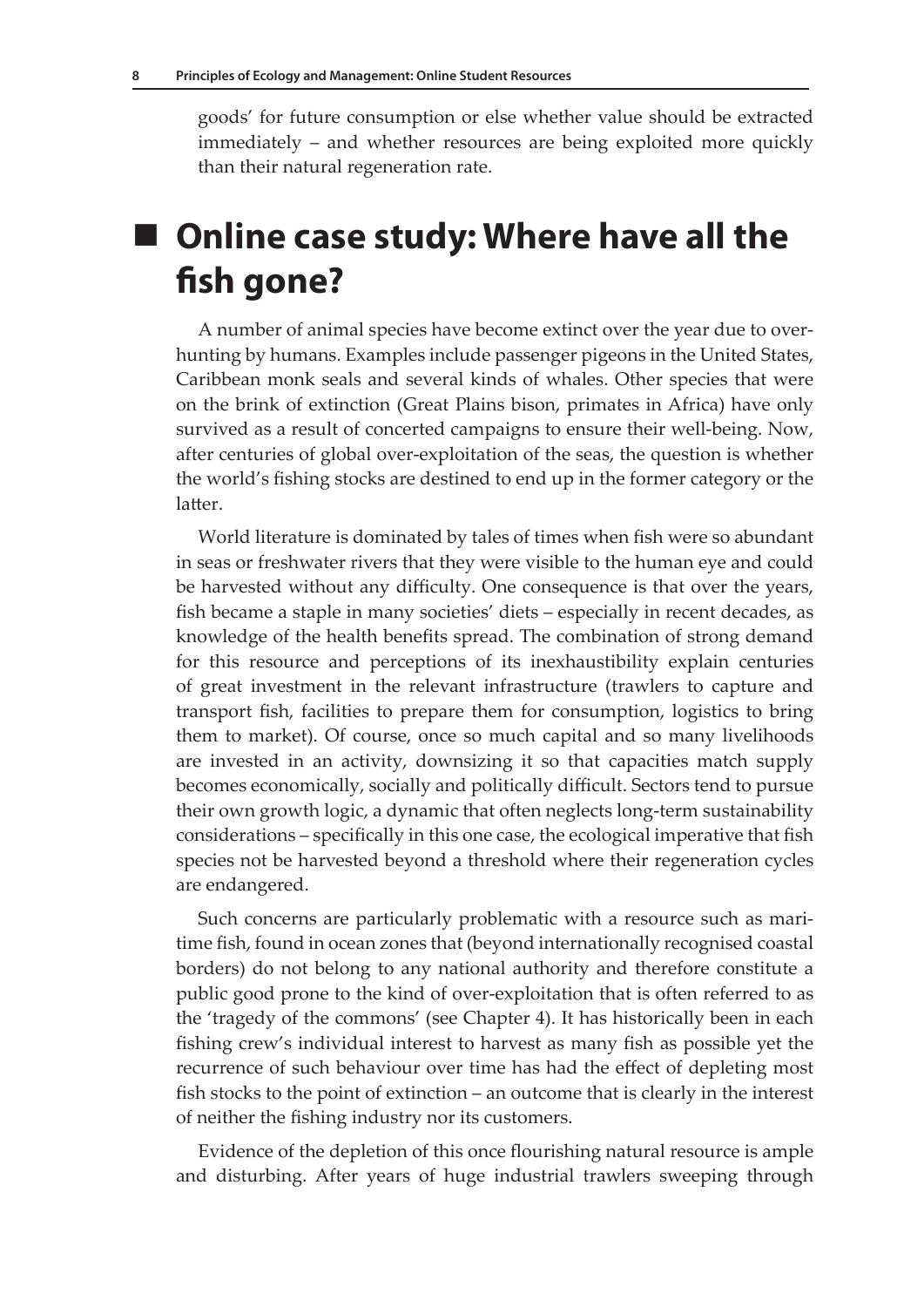North Atlantic (Holy 2009) or North Sea cod breeding grounds, or through the South China Sea for tuna, the situation has become so critical that the United Nations recently estimated that "up to 80% of the world's primary catch species are exploited beyond or close to their harvest capacity" (Nellemann et al 2008), with further studies estimating that at this rate, all ocean fish stocks are destined to experience a state of total collapse by the year 2048 (Worm 2006). Over-fishing is not the sole cause of this disaster, with the UN asserting that half the world catch occurs in 10 percent of the global ocean, mainly in sediment-rich waters found within 200 nautical miles of continental shores – precisely those zones that suffer most from the pollution associated with unregulated coastal development (and from the acidification of coral reefs that is one consequence of the accumulation of C02 in ocean sinks).

The sum total of these factors, along with the impoverishment of oceanic biodiversity as less hardy species become extinct and are replaced by more invasive predators, bodes poorly for the future of global stocks. In turn, this has led to an explosion in prices, with many communities famous for their fish diet – like Oma in Japan, the traditional source of Pacific bluefin tuna sold via Tokyo's Tsukiji wholesale market for use as sashimi (Fackler 2009) – no longer able to supply product affordably. Fish prices have risen at astronomical rates in just a few years, sparking an entire industry in managed fish farms that now account for up to 40 or 50 percent of many supermarkets' offer of species such as salmon. The problem is that fish farms are very crowded and therefore prone to killer viruses (like the epidemic that swept through the Chilean industry in 2009). Stocks are also commonly treated with a surfeit of antibiotics, introducing substances into the human food chain that could have negative long-term efforts. Outcomes like this show the real value of the services provided by a healthy ecosystem – and the true costs of its impoverishment.

Reactions to the overfishing crisis vary internationally. The Japanese authorities, for instance, have traditionally tended to look to market pricing as their regulatory mechanism. This does not work to everyone's satisfaction, however, with much of the international community regularly countermanding Japanese (and Norwegian) arguments to enact treaties that protect different maritime species, starting with whales (www.iwcoffice.org/). A similar situation applies with Pacific halibut, where intensified fishing techniques caused the failure of early attempts to support stock levels by shortening the fishing season, meaning that stocks were only able to replenish once the industry had agreed a strict quota system (Werbach 2009). In a similar vein, the European Union sets quotas to try to prevent regional interests – first and foremost being the Spanish float – from exploiting local stocks beyond sustainable thresholds. Unsurprisingly, there is a great deal of resistance to this kind of interventionism, the end result being that the quota reduction targets that the EU announces every year always seem less than what scientists recommend.